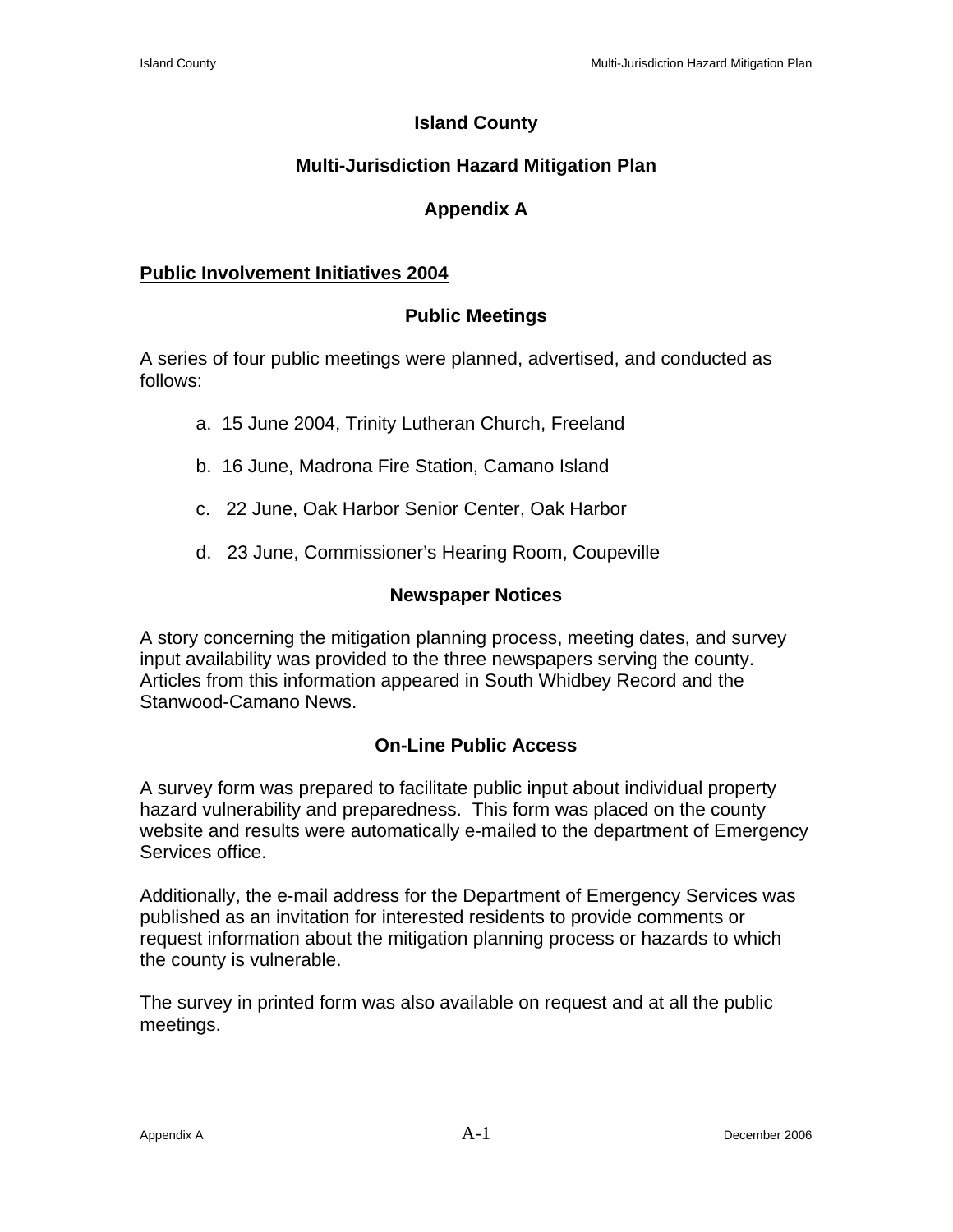## **Municipal Presentations**

### City and Town Planners:

Langley Town Planner, Pete Friedman, 26 May 2004 Coupeville Town Planner, Larry Kwarseck, 15 July 2004 Oak Harbor City Planner, Larry Court, 22 July 2004

#### City Councils:

Langley Council, 26 May and 27 July 2004

#### County Boards:

Island County Planning Commission, 27 July 2004 Water Resources Advisory Committee, Ground Water Committee, 13 August 2004

## **Other Data Collections**

Information on hazards, hazard impacts, and mitigation actions were requested from the four Island County fire protection districts and from the seven dike and drainage districts.

Replies were received from all fire districts and from one dike district.

## **Public Involvement Initiatives 2006**

## **Public Meetings**

Water Resources Advisory Committee, Oak Harbor, 7 September Island County Community Emergency Preparedness Group, 20 September Island County Planning Commission, Coupeville, WA, 27 September 14 November, Trinity Lutheran Church, Freeland, Whidbey Island 16 November, Race Road Fire Station, Coupeville, Whidbey Island 21 November, Terry's Corner Fire Station, Camano Island 20 December, Heller Road Fire Station, Oak Harbor, Whidbey Island **Scheduled** 

## **Planning Meetings**

Planning Kick-Off Meeting, Coupeville 23 August September Planning Meeting, Coupeville, 28 September October Planning Meeting, Coupeville, 25 October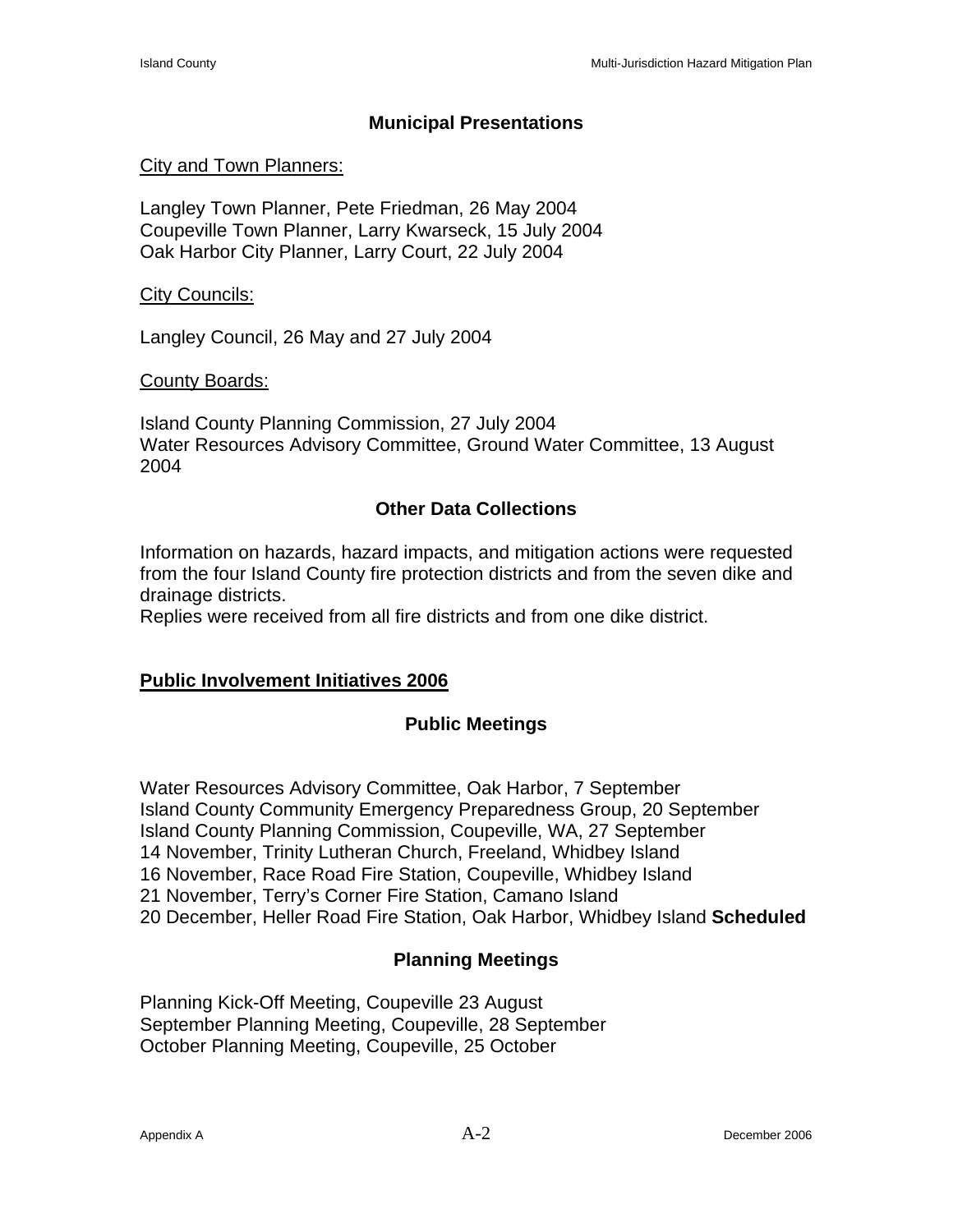## **Newspaper Notices**

Articles concerning the mitigation plan and the planning process were run in the South Whidbey Record on 15 August and in Whidbey News-Times on 16 August.

### **Other Public Notices**

IC DEM mailed 45 letters announcing the mitigation planning effort and kick-off meeting. These letters went to all the separate jurisdictions in the county.